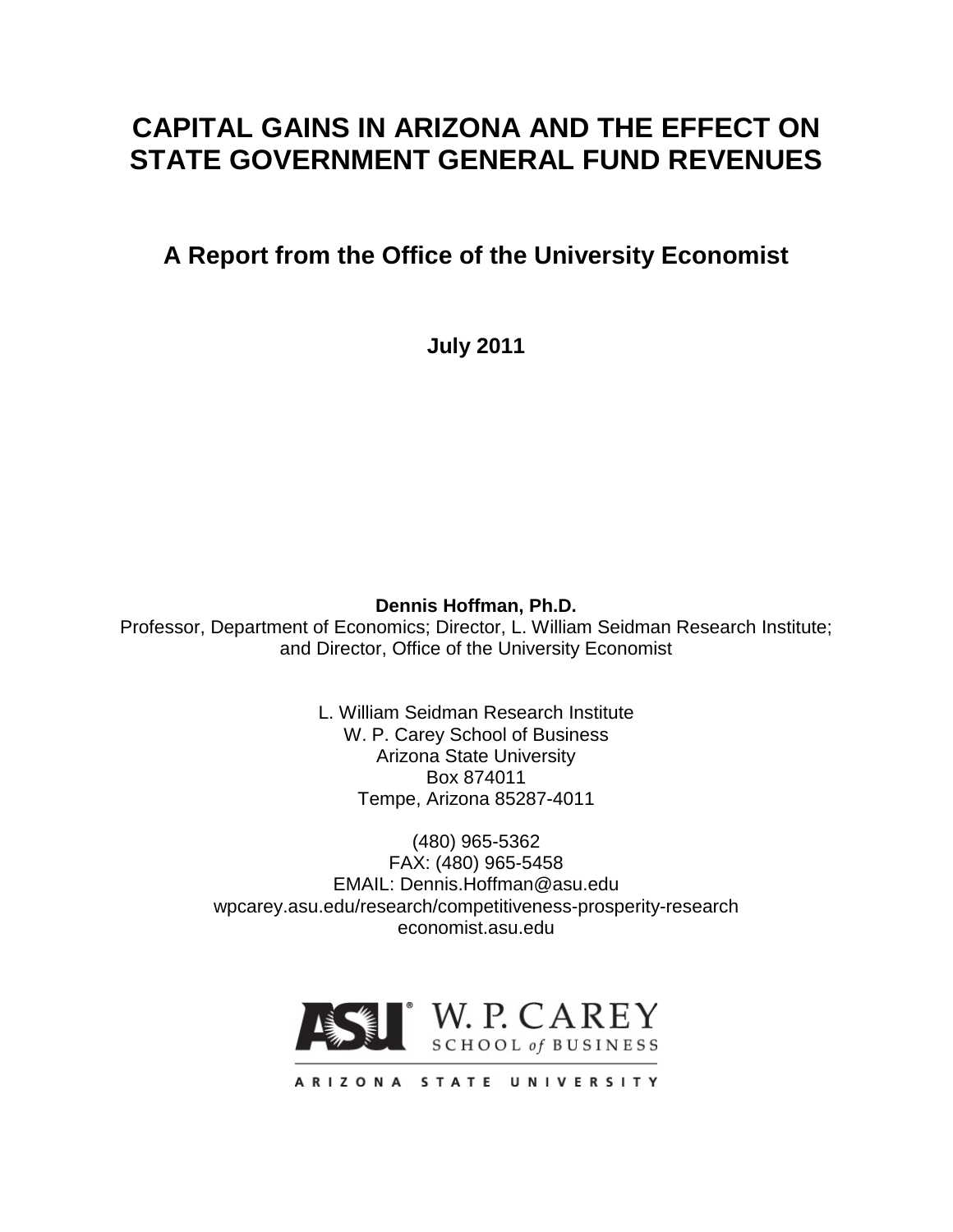# **TABLE OF CONTENTS**

| Summary                                                  |   |
|----------------------------------------------------------|---|
| Introduction to Capital Gains                            |   |
| The Effect of Capital Gains on State Government Revenues |   |
| Modeling Capital Gains in Arizona                        | 6 |

# **LIST OF TABLES**

1. Capital Gains Regression Model **7** and 7 and 7 and 7 and 7 and 7 and 7 and 7 and 7 and 7 and 7 and 7 and 7 and 7 and 7 and 7 and 7 and 7 and 7 and 7 and 7 and 7 and 7 and 7 and 7 and 7 and 7 and 7 and 7 and 7 and 7 and

# **LIST OF CHARTS**

| 1. Capital Gains in Arizona as a Share of the Adjusted Gross Income of Arizona Residents        | 2  |
|-------------------------------------------------------------------------------------------------|----|
| 2. Capital Gains as a Share of Adjusted Gross Income                                            | 4  |
| 3. Capital Gains Per Capita in 2009 Dollars                                                     | 4  |
| 4. Capital Gains Per Capita, Inflation-Adjusted Percent Change                                  | 5  |
| 5. Tax Liability of Arizona Residents to Arizona Individual Income Tax in Billions of 2009      | 6  |
| <b>Dollars</b>                                                                                  |    |
| 6. Capital Gains in Arizona in Billions of Current Dollars, Actual and Predicted Values         | 8  |
| 7. S&P 500 Stock Price Index, Actual Values and Predicted Values by Scenario                    | 9  |
| 8. Mutual Fund Taxable Gain in Billions of Current Dollars Based on the S&P 500 Stock Price     | 9  |
| Index, Actual Values and Predicted Values Nationally by Scenario                                |    |
| 9. Value of Residential Real Estate Transactions in Metropolitan Phoenix in Billions of Current | 10 |
| Dollars, Actual Values and Predicted Values by Scenario                                         |    |
| 10. Capital Gains in Arizona in Billions of Current Dollars, Actual Values and Predicted Values | 10 |
| by Scenario                                                                                     |    |
| 11. Capital Gains Taxes Owed in Arizona in Billions of Current Dollars, Actual Values and       | 11 |
| <b>Predicted Values by Scenario</b>                                                             |    |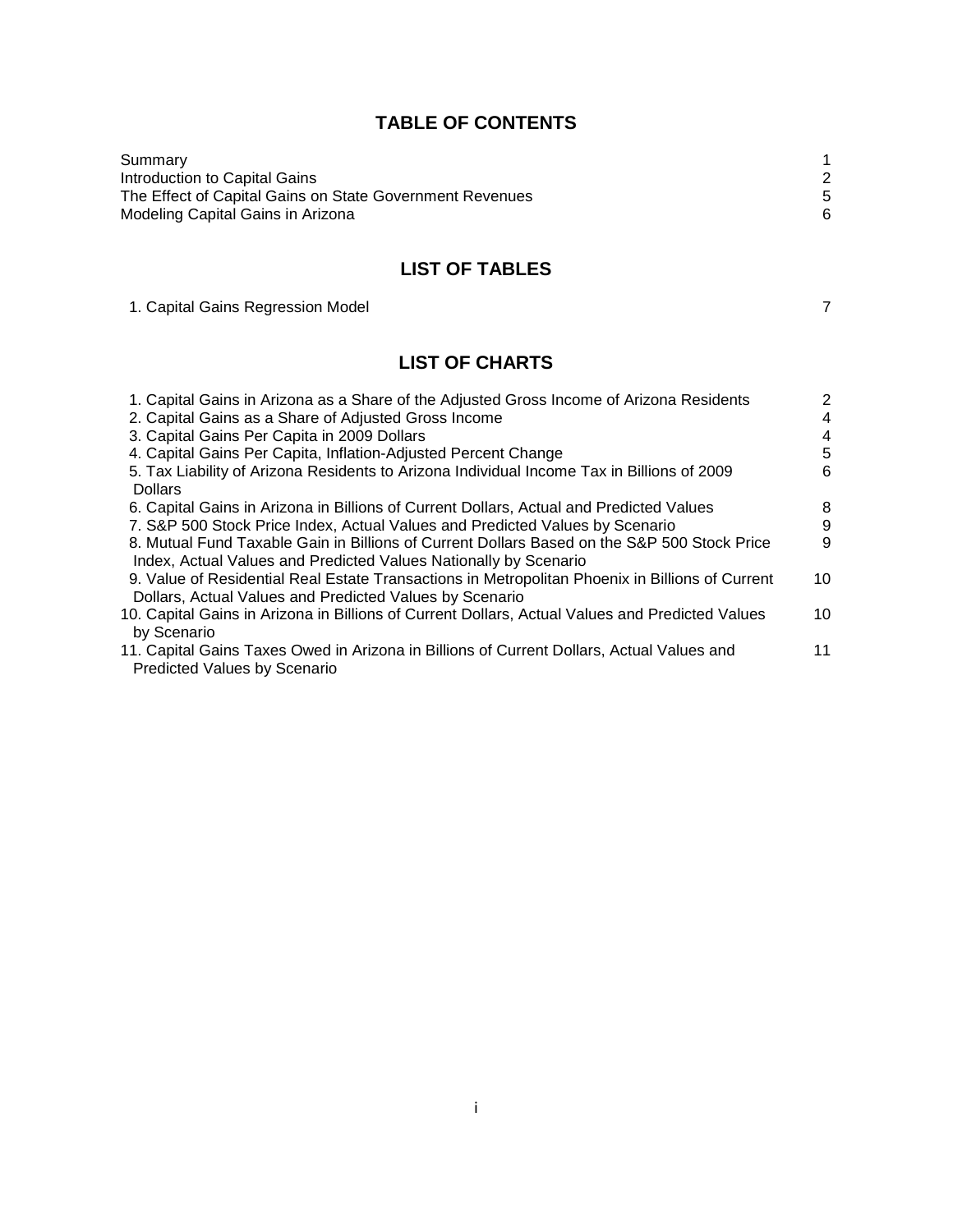#### **SUMMARY**

Capital gains—the difference in the purchase price and selling price of an investment in a capital asset such as stocks, bonds, and real estate—are subject to the income tax. The Arizona state government's general fund received on average \$300 million per year in revenue (in inflationadjusted 2009 dollars) from capital gains between 1988 and 2009. However, capital gains are highly cyclical, contributing as much as \$725 million in revenue in 2005 but barely more than \$125 million in 2009 (the latest data).

While the revenue from capital gains accounted on average for only 5 percent of total ongoing general fund revenue between 1988 and 2009, the volatility of the revenue has proven to be problematic for budgeting purposes. In particular, during periods of high capital gains, the increase in general fund revenue has not been perceived to be transitory; instead, permanent tax reductions and spending increases have been made based on a temporary budget surplus caused in part by capital gains.

Capital gains became particularly important in the late 1990s as the rising stock market led to a surge in capital gains across the nation. With the collapse of equity prices in the early 2000s, capital gains fell sharply. The loss of tax receipts due to capital gains proved to be especially problematic in Arizona due to the state's structural deficit—to balance the budget, a high level of capital gains were necessary to offset tax cuts made throughout the decade. The capital gains cycle re-emerged in the mid-2000s, with sharply higher capital gains resulting from both equity price increases and a boom in real estate. The evaporation of most capital gains in 2008 and 2009 left an even bigger hole in the state's budget than it did in the early 2000s.

Another increase in capital gains is likely in the next two years. Stock prices already have climbed considerably. Since some investors may have an inordinate amount of capital losses to work through before they begin to report net capital gains, the effect on capital gains may be muted at first. However, the historical record suggests that significant increases in capital gains will once again occur.

If capital gains rise substantially, the challenge will be to convince Arizona policymakers that the increases will be temporary and therefore should not serve as the basis for making permanent decisions regarding revenues and expenditures. The analysis in this report clearly reveals that capital gains cannot be relied upon to provide a stable source of revenue for ongoing general fund spending over the long run. Demand for most general fund programs rises at a relatively steady pace while demand for health and welfare programs cycles *inversely* with capital gains.

Given the volatility of capital gains, an argument can be made to exclude from the state's general fund the revenue from capital gains that exceeds the amount expected during a cyclical downturn. The excess revenue would be transferred to the state's budget stabilization fund, which would help the state weather the next economic downturn.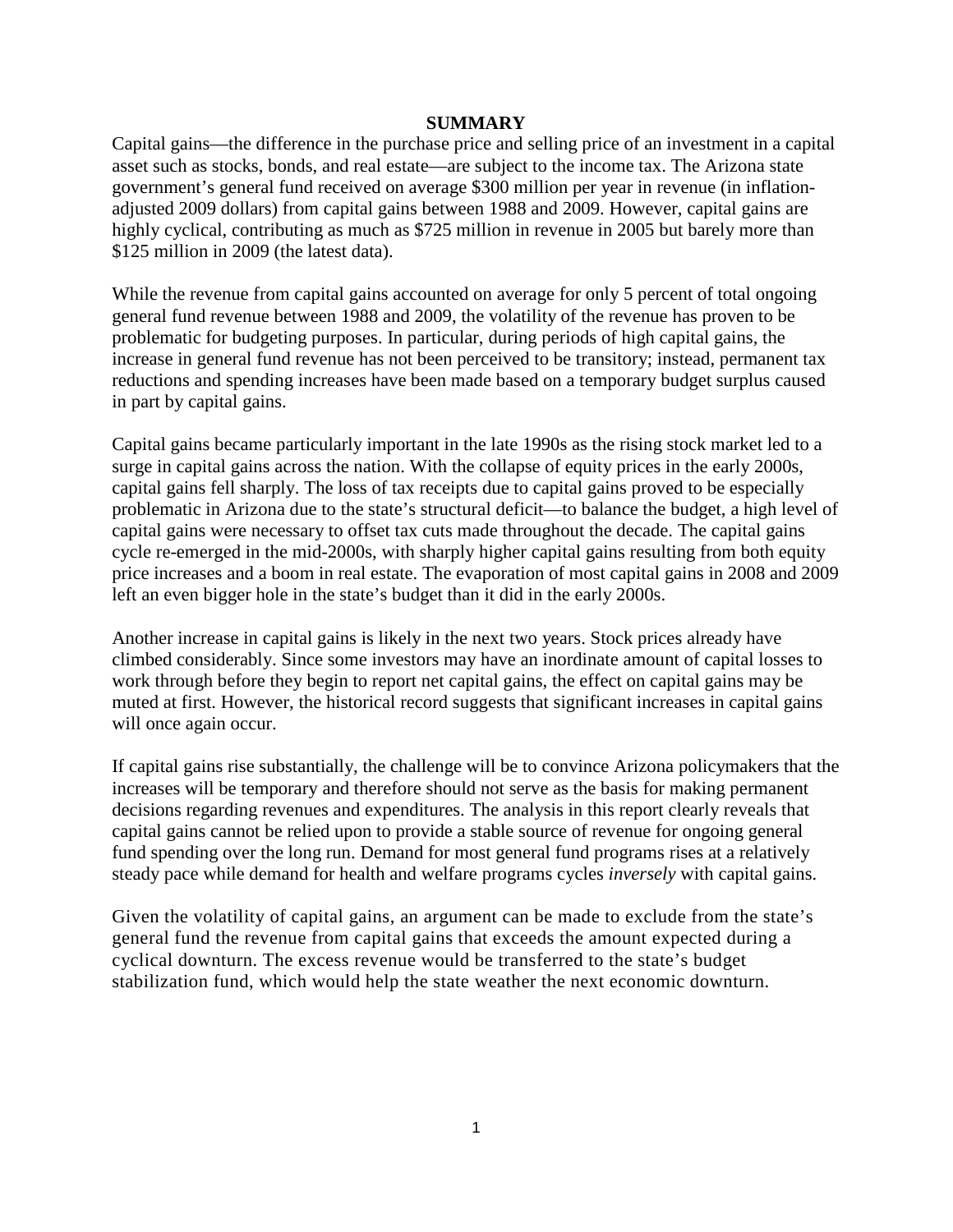## **INTRODUCTION TO CAPITAL GAINS**

A capital gain or loss represents the difference in the purchase price and the selling price of an investment in a capital asset, such as stocks, bonds, and real estate. Since capital gains are subject to federal (and state) income taxes, data on the volume of net capital gains (capital gains less capital losses) are available by state from the Statistics of Income Division of the Internal Revenue Service (IRS). Data are available from 1997 through 2009 from the IRS website [\(http://www.irs.gov/taxstats/article/0,,id=171535,00.html\)](http://www.irs.gov/taxstats/article/0,,id=171535,00.html). Data were collected for Arizona back to 1988 from historical data reported in the Arizona Joint Legislative Budget Committee's "Tax Handbook" and archived in the Seidman Research Institute's revenue forecasting model.

Capital gains as a percentage of the adjusted gross income of Arizona resident tax filers varied from 1988 through 2009 in Arizona from less than 3 percent (in 2009) to nearly 12 percent (in 2005), as seen in Chart 1. Capital gains follow a cycle that is positively correlated to the cyclicality of the entire economy.

Though the capital gains share of total income is small, the annual volatility of the share is high. The substantial cyclicality in capital gains has contributed significantly to the year-to-year changes in overall taxable income in Arizona. This volatility has proven to be vexing for policymakers since the individual income tax is responsible for about 35 percent of the state's general fund revenue—capital gains are responsible for a significant portion of the annual fluctuations in general fund revenue. (Revenues other than from capital gains also are cyclical, but not nearly to the extent of capital gains revenue.) Compared to this volatility in revenue, demand rises at a relatively steady rate for most general fund spending categories (particularly



## **CHART 1 CAPITAL GAINS IN ARIZONA AS A SHARE OF THE ADJUSTED GROSS INCOME OF ARIZONA RESIDENTS**

Source: Internal Revenue Service, Statistics of Income (capital gains) and Arizona Department of Revenue (unpublished data on adjusted gross income taken from annual abstracts of Arizona resident taxpayers).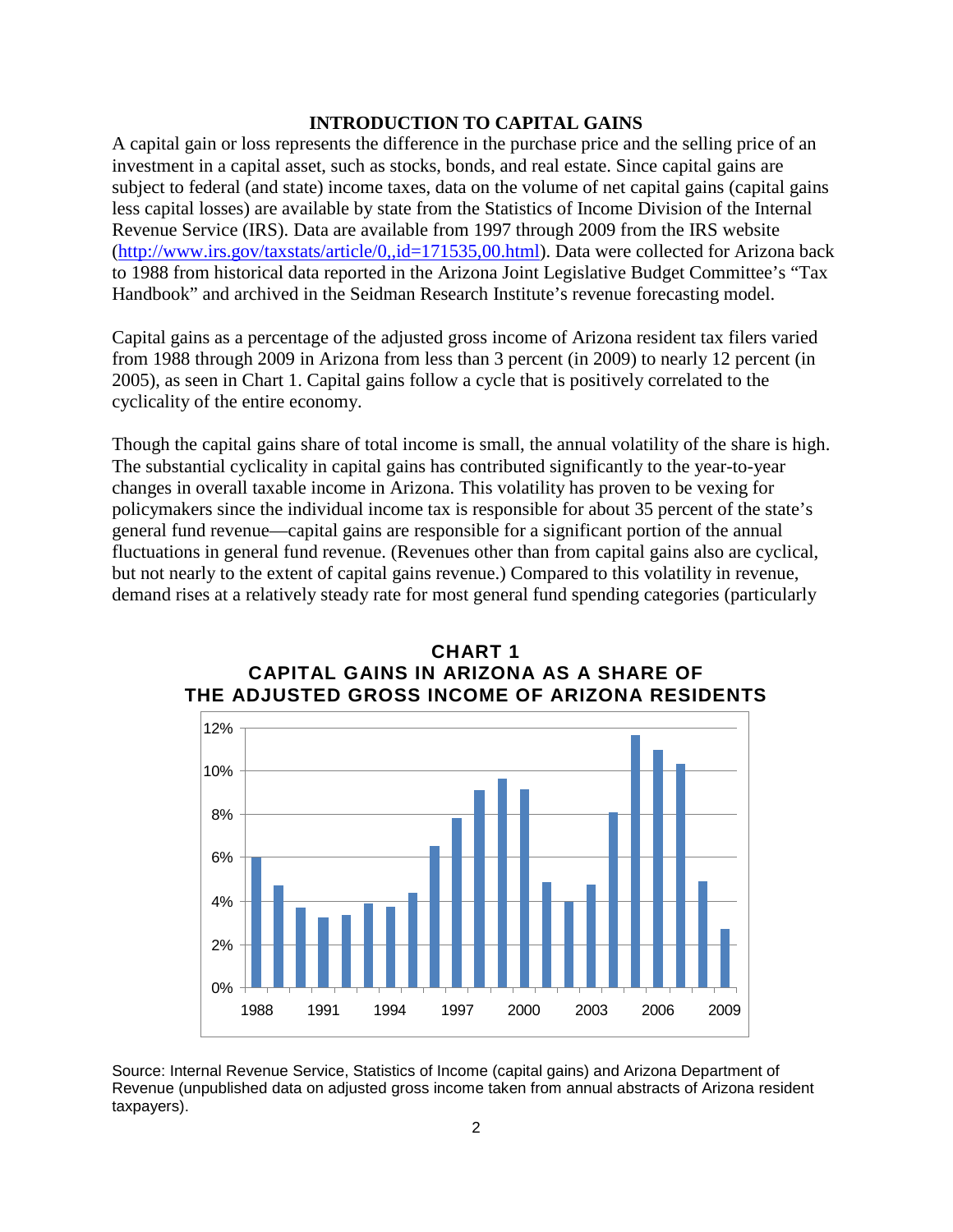education and the correctional system), and demand for health and welfare programs cycles *inversely* with the expansions and contractions in capital gains.

The large increase in the capital gains share in the late 1990s seen in Chart 1 largely resulted from significant increases in stock prices, particularly of Internet and related companies. This period is sometimes referred to as the "dot-com bubble." The surge in the mid-2000s was in part due to increases in stock prices, but was also greatly affected by a sharp increase in real estate values and sales activity in Arizona.

Capital gains in Arizona as a share of federal adjusted gross income as reported by the IRS are compared to the shares in two large nearby states and the United States in Chart 2. (The adjusted gross income for Arizona is different from that used in Chart 1, causing the shares to be slightly different in Chart 2.) Arizona's shares have closely matched the national average except during the real estate boom from 2004 through 2006. Since some parts of the country did not experience rapidly rising real estate values and large increases in the number of real estate transactions, capital gains nationally did not rise as much as in Arizona.

While the peak share nationally in the mid-2000s was about the same as in the prior cycle, Arizona's share was higher during the mid-2000s than in the prior cycle, providing an indication of the extent of the real estate boom in the state. In contrast, California experienced a much higher peak in the late 1990s than in the mid-2000s. Since Texas did not experience large increases in housing values during the mid-2000s, its peak was lower than that of the other comparison areas and its subsequent decline was not as large.

The annual dollar values of capital gains adjusted for inflation and population growth are shown in Chart 3. While the general pattern is similar to that of Chart 2, it can be seen that per capita capital gains in Arizona have been lower than those nationally except during 2005 and 2006. The values in Arizona and Texas were almost identical through 2003. Capital gains were higher in Arizona during the mid-2000s but dropped lower than those in Texas in 2008 and 2009.

In Chart 4, the annual inflation-adjusted percent change in the value of per capita capital gains is displayed, revealing the extreme volatility of capital gains. The percent change chart clearly shows the more rapid increases in capital gains in Arizona early in the mid-2000s real estate bubble and that the increases exceeded those in the comparison areas in both 2004 and 2005.

The general similarity across the comparison areas in the changes in capital gains largely results from the national markets for capital assets such as stocks and bonds. Common stock ownership has increased substantially in the past several decades across the country. Further, capital gains are influenced by both equity price movements and changes in capital gains tax rates. The mid-2000s increase in capital gains was influenced by the favorable federal tax rate reductions that occurred in the early 2000s.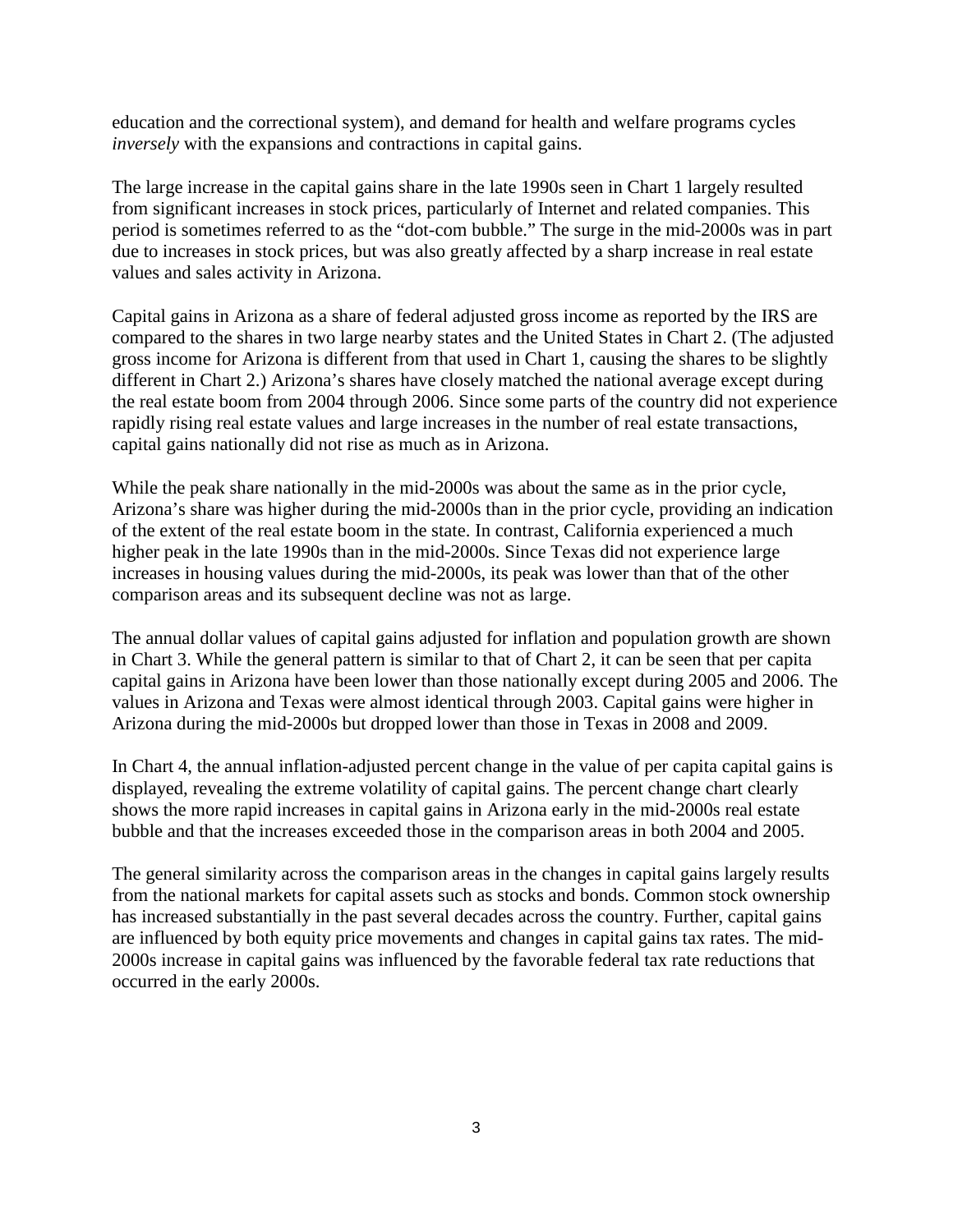

**CHART 2 CAPITAL GAINS AS A SHARE OF ADJUSTED GROSS INCOME**

Source: Internal Revenue Service, Statistics of Income.



**CHART 3 CAPITAL GAINS PER CAPITA IN 2009 DOLLARS**

Sources: Internal Revenue Service, Statistics of Income (capital gains); U.S. Department of Commerce, Bureau of Economic Analysis (gross domestic product implicit price deflator); and U.S. Department of Commerce, Census Bureau (population). The Census Bureau's population estimates for Arizona for 2001 through 2009 were adjusted based on the 2010 census count.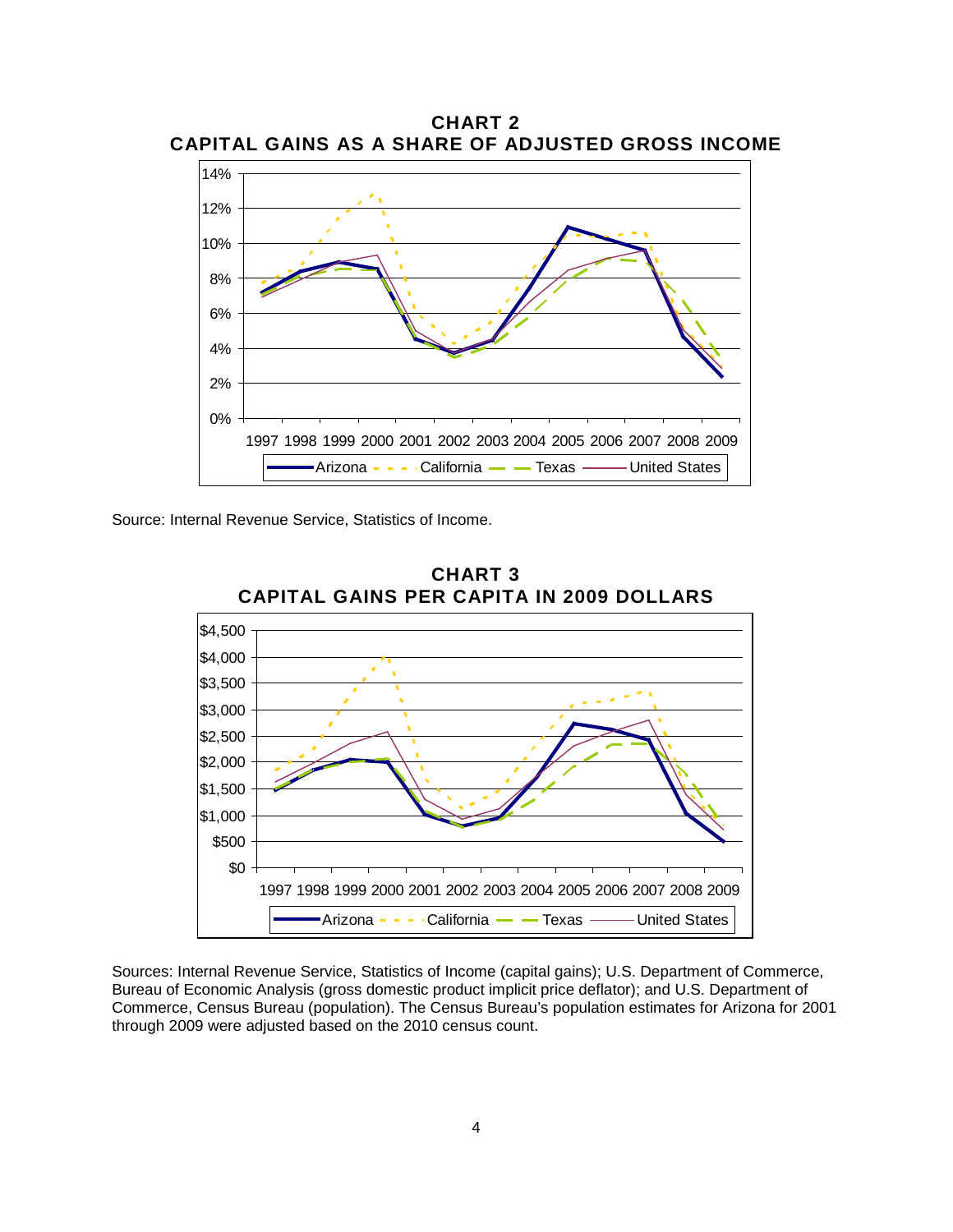

Sources: Internal Revenue Service, Statistics of Income (capital gains); U.S. Department of Commerce, Bureau of Economic Analysis (gross domestic product implicit price deflator); and U.S. Department of Commerce, Census Bureau (population). The Census Bureau's population estimates for Arizona for 2001 through 2009 were adjusted based on the 2010 census count.

#### **THE EFFECT OF CAPITAL GAINS ON STATE GOVERNMENT REVENUES**

The total tax liability of Arizona residents to the state's individual income tax is plotted in Chart 5. The values in Chart 5 are not adjusted for population growth. The portion of the total tax liability due to capital gains was estimated by applying the average marginal tax rate on capital gains for Arizona estimated by the TAXSIM model of the National Bureau for Economic Research (NBER). The model accounts for changes in the income distribution through time and for state tax law changes. On average, capital gains accounted for about \$300 million in collections from 1988 through 2009 in 2009 dollars (the difference between the two lines in Chart 5). However, the annual revenues vary substantially. The tax liability due to capital gains rose in the late 1990s to more than \$400 million, dropped to less than \$200 million in 2002, surged in the mid-2000s to exceed \$700 million in 2005, and then fell to about \$130 million in 2009.

Given the volatility of capital gains, an argument for excluding them from the general fund tax base has merit. Capital gains are an inappropriate source of revenue to be used to finance ongoing predictable expenses and are particularly poorly suited for social programs financed by the general fund, since demand for these programs increases during economic downturns at the same time that capital gains are falling.

Arizona would have been wise to maintain a budget stabilization fund (BSF) balance at 15 percent of estimated budgets (the percentage used prior to 1995) and fund the BSF with transitory receipts from surging capital gains in the late 1990s. The state would not have had a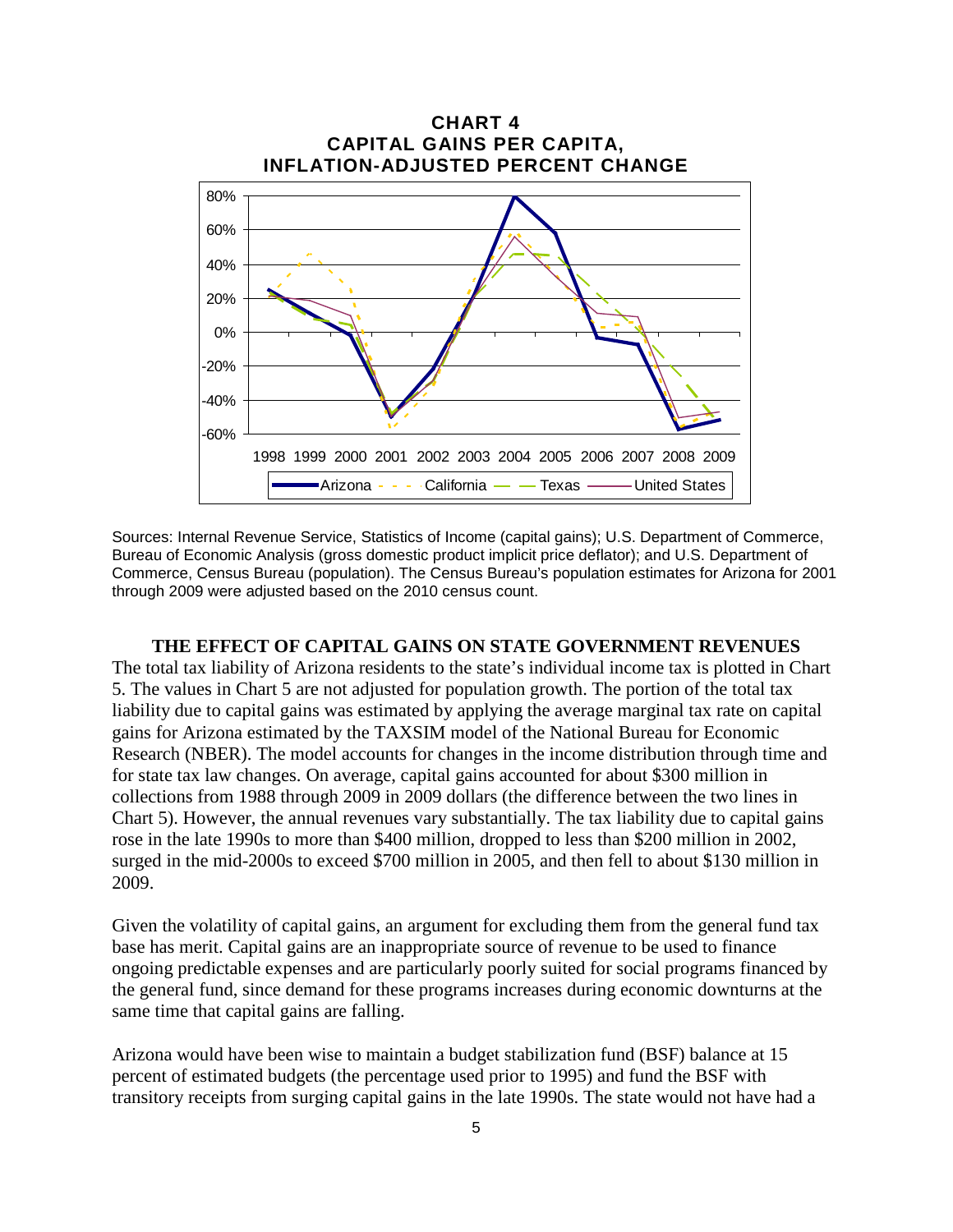

Sources: Arizona Department of Revenue (unpublished data on adjusted gross income), National Bureau for Economic Research (capital gains tax liability), and U.S. Department of Commerce, Bureau of Economic Analysis (gross domestic product implicit price deflator).

budget deficit during the 2001-02 downturn. Rebuilding the balance to 15 percent in the mid-2000s with temporary capital gains revenues would have better positioned the state to weather the 2008-09 economic recession and subsequent slow recovery.

The challenge to implementing a policy of transferring capital gains revenue to the BSF is that the magnitude of capital gains is not revealed in a timely fashion. The estimates of capital gains for tax year 2009 were not published until mid-June 2011 by the IRS. Thus, developing a means of estimating the magnitude of capital gains on a timely basis could be a valuable tool for Arizona policymakers.

## **MODELING CAPITAL GAINS IN ARIZONA**

In order to estimate the value of capital gains, data on equity price appreciation and real estate price appreciation must be collected as well as data on the number of transactions in the equity and real estate markets. For the real estate portion, the number of transactions and the median price of residential real estate in the Phoenix metropolitan area are used as a proxy for total activity in Arizona. These data have been reported by the W. P. Carey School of Business at Arizona State University since the 1980s.

Equity appreciation is proxied by two time series. One is the S&P 500 index, which measures activity in the stock market. The three-year price change, based on the annual average of the index for each year, is weighted by the volume of transactions in the ending year. It is assumed that on average a three-year holding period for equities reasonably represents the pattern of capital gains in Arizona.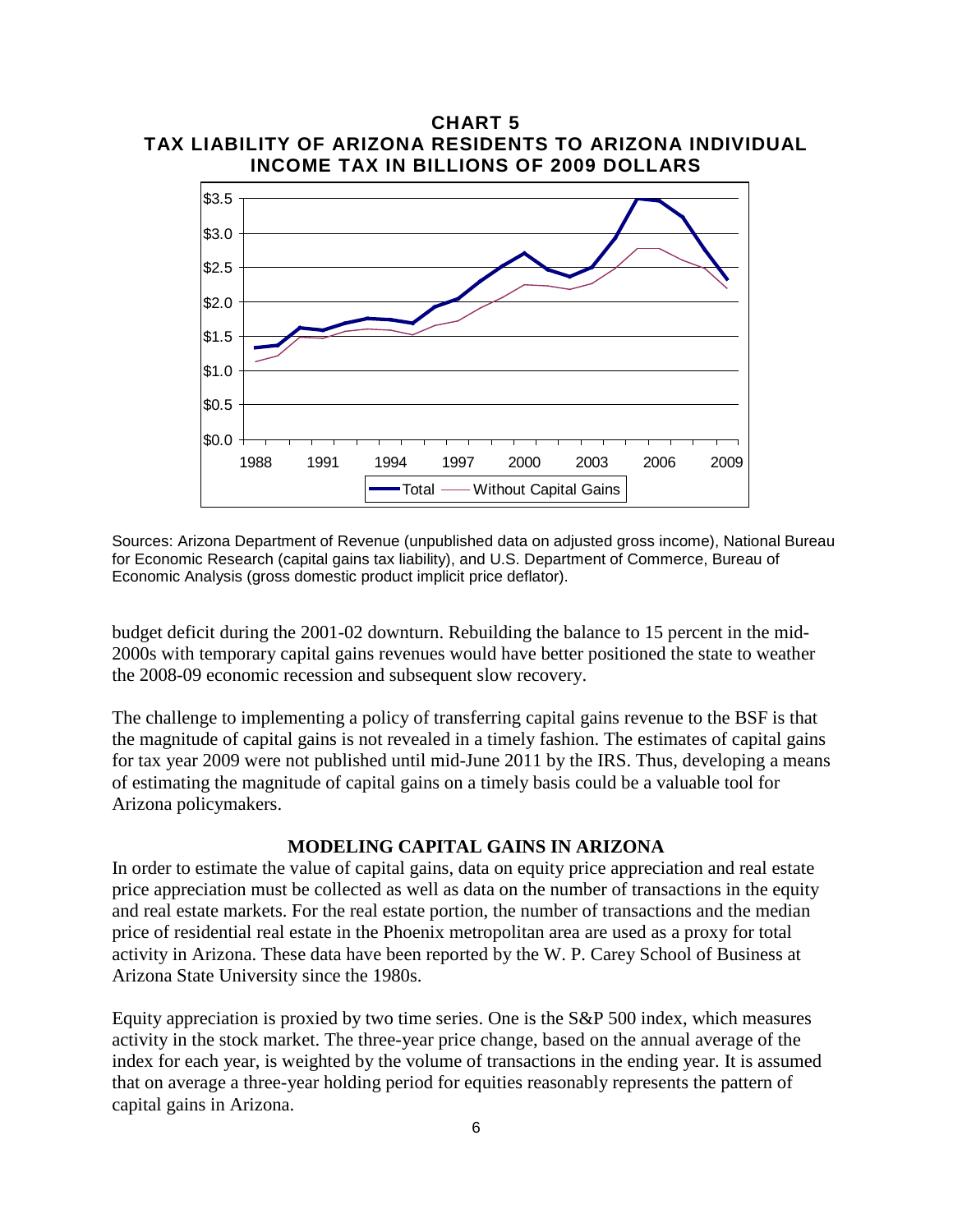The second series for equities is specific to capital gains from taxable mutual funds. It uses the national figure reported in the annual fact book of the Investment Company Institute (ICI). The ICI's estimated taxable gains are available about three months following the end of each year, about 15 months ahead of the IRS release of capital gains.

A summary of the multiple regression model based on these three independent variables over the 1988-to-2009 period is shown in Table 1. The three variables in the model are each individually statistically significant and positive, suggesting that increases in any of the variables is associated with increases in capital gains. The model explains more than 98 percent of the variability in the annual time series of capital gains. Chart 6 reveals that the model fits very well with the actual capital gains data in Arizona over the 1988-to-2009 period.

The timely availability of each of the three data series used in the regression model allows an estimate of capital gains for a calendar year to be produced early in the following calendar year—long before the actual data are released by the IRS. For example, in early 2011 an estimate could be made of the value of capital gains in 2010, even though the actual figure will not be available until June 2012. Based on the model, the value of capital gains in Arizona in 2010 was around \$3.7 billion—up from the 2009 low of \$3.2 billion, but still very low from a historical perspective.

#### **Forecasts**

In order to use the model to forecast capital gains in the year(s) ahead, projections must be made of each of the three independent variables. It is reasonable to attempt such a forecast for the next year or two, but capital gains are not easily predicted on a medium-to-long-term (3-to-5 year) planning horizon.

The projections of the S&P 500 and real estate activity were made directly by the author. To maintain consistency within each of the conditional scenarios, a simple linear regression of mutual fund capital gains on a three-year change in the S&P 500 was fitted and this simple regression was used to formulate forecasts for the mutual fund capital gain series for 2011 and 2012. For each of the three variables, forecasts were made under each of three sets of assumptions, representing middle (baseline), pessimistic, and optimistic scenarios.

#### **TABLE 1 CAPITAL GAINS REGRESSION MODEL**

|                                   | <b>Standard</b>    |            |             |
|-----------------------------------|--------------------|------------|-------------|
|                                   | <b>Coefficient</b> | Error      | t-Statistic |
| Constant                          | -96.194            | 201.087    | $-0.48$     |
| Stock Market Gain                 | 0.001892           | 0.000314   | 6.02        |
| Value of Real Estate Transactions | 0.000295           | 0.00000127 | 23.27       |
| <b>Estimated Mutual Fund Gain</b> | 12.46              | 1.68       | 7.43        |

Sources: Computed from Standard & Poor's Financial Services (stock market), Investment Company Institute (mutual fund), and Arizona State University, W. P. Carey School of Business (real estate).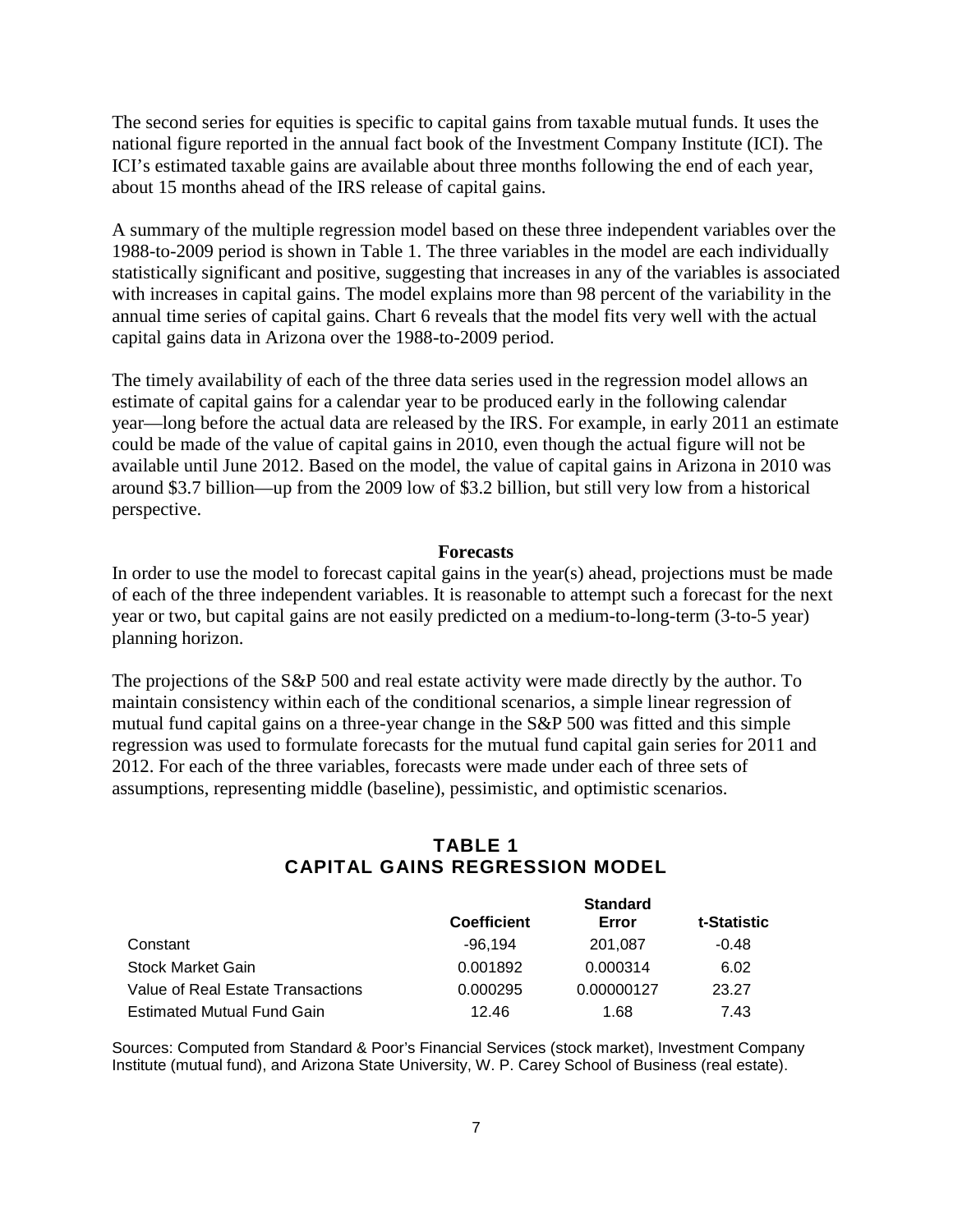

**CHART 6 CAPITAL GAINS IN ARIZONA IN BILLIONS OF CURRENT DOLLARS,** 

Sources: Internal Revenue Service, Statistics of Income (actual) and author (predicted).

Actual values of the S&P 500 are shown in Chart 7 from 1988 through 2010. The 2011 and 2012 values are projections made for each of the scenarios. The expectation is that the annual average of stock prices in 2011 will be higher than the 2010 annual average in each scenario. Stock prices continue to rise in 2012 in the middle and optimistic scenarios.

In addition to the actual and projected values, the modeled historical values of the taxable mutual fund changes are displayed in Chart 8. The modeled values are quite close to the actual figures into the mid-1990s, but significant variations are seen after that. In each of the three scenarios, the projected values are expected to rise in both 2011 and 2012.

The huge increase in the value of real estate transactions (a function of both housing prices and the number of houses sold) in the mid-2000s is seen in Chart 9. A very substantial decline from the 2005 peak continued through 2010. A modest recovery is expected in 2011 in the middle and optimistic scenarios, but the value does not bottom out until 2011 in the pessimistic scenario. The value picks up in 2012 in each scenario, but the magnitude of the recovery is small compared to that experienced by the S&P 500 and mutual funds measures.

Based on these projections of the three independent variables, the resulting prediction of capital gains by scenario is displayed in Chart 10. In each scenario, capital gains are expected to increase substantially in 2011 and 2012. As in any forecast, risks are present. The model may not adequately reflect the large capital losses that some investors experienced in recent years and that must be offset before net taxable capital gains materialize for these investors. Moreover, even the pessimistic scenario does not reflect the possibility of a significant downturn in equity prices.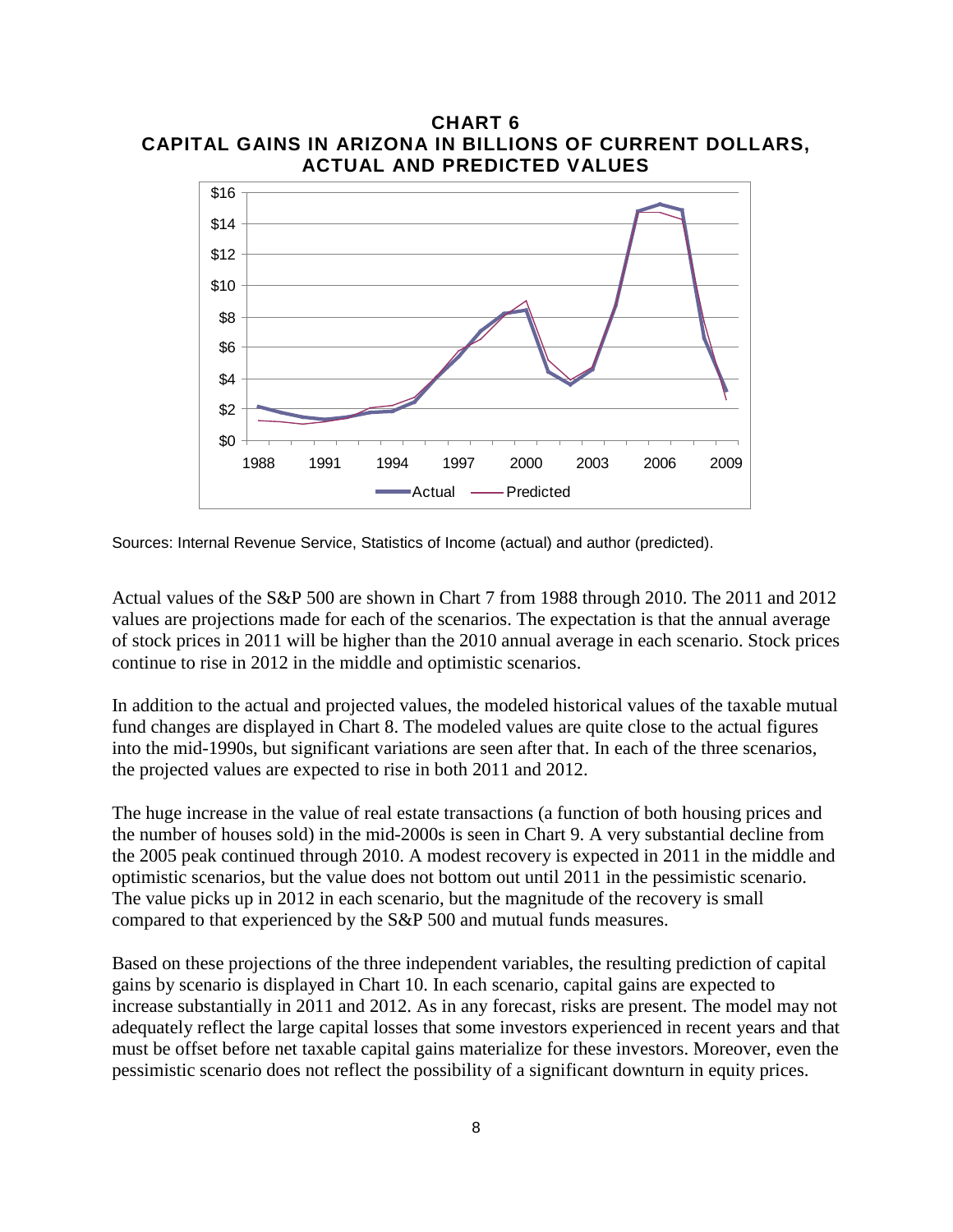

Sources: Standard & Poor's Financial Services (actual) and author (predicted).





Sources: Investment Company Institute (actual) and author (predicted).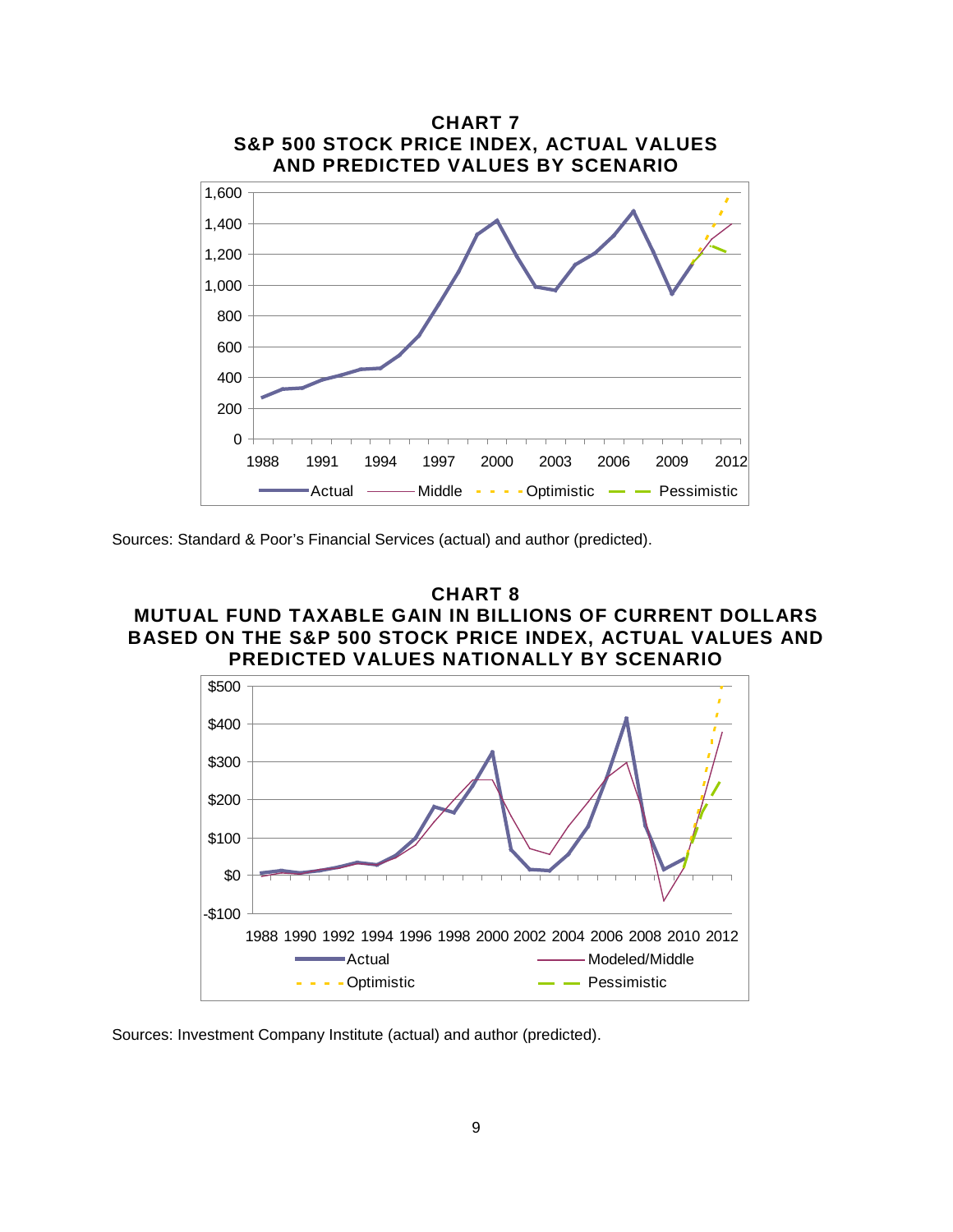

Sources: Arizona State University, W. P. Carey School of Business (real estate) and author (predicted).





Sources: Internal Revenue Service, Statistics of Income (actual) and author (predicted).